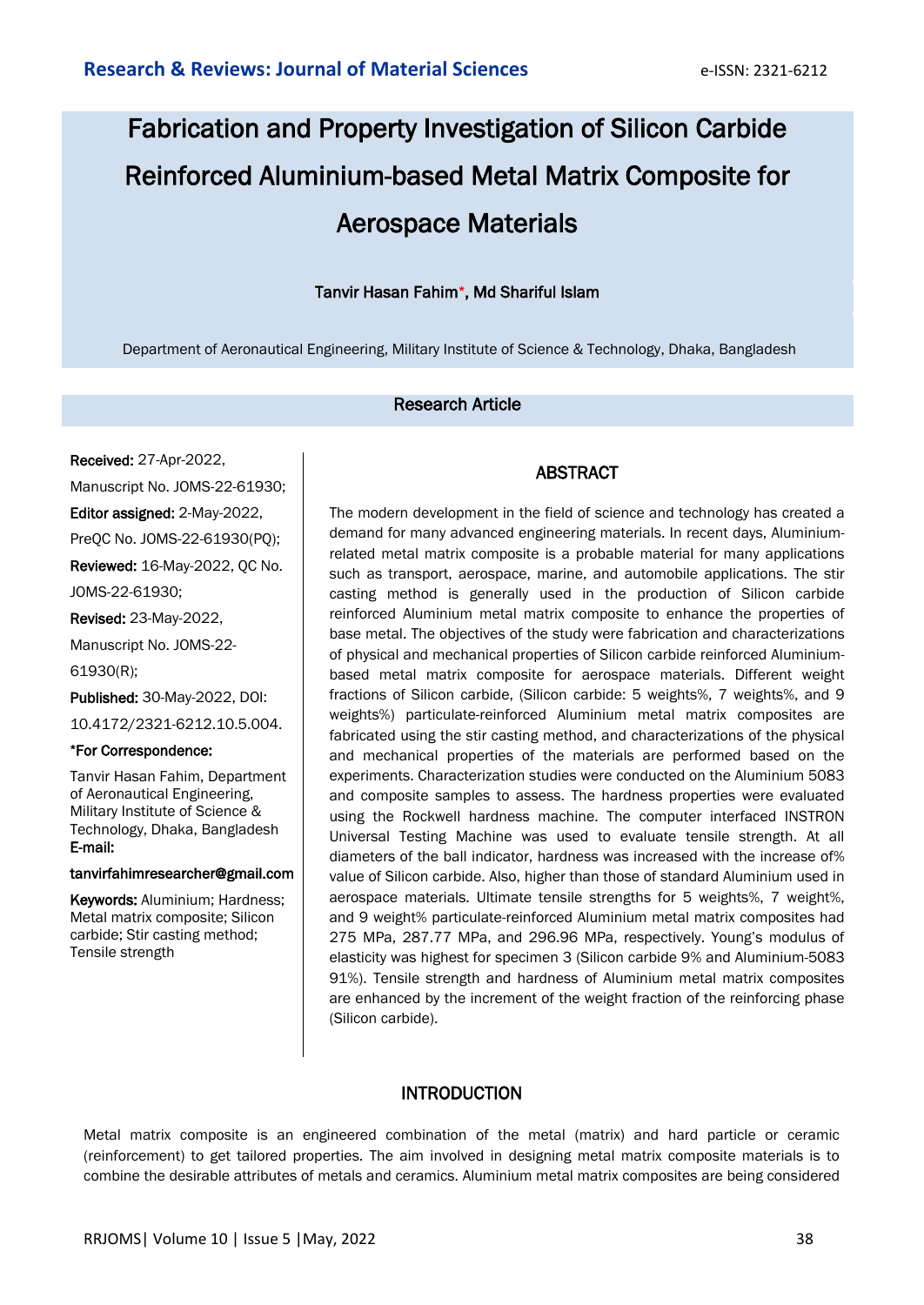# **Research & Reviews: Journal of Material Sciences Example 2018** e-ISSN: 2321-6212

as a group of new advanced materials for their lightweight, high strength, high specific modulus, low coefficient of thermal expansion, and good wear resistance properties. A combination of these properties is not available in a conventional material. The most important property of an Aluminium matrix composite reinforced with Silicon carbide in the aerospace industry is its strength to weight ratio, which is three times more than mild steel [1]. In addition, composites containing Silicon carbide (reinforcing material) and Aluminium (matrix) have high modulus, strength values, wear resistance, high thermal stability, less weight, and a more effective load carrying capacity compared to many other materials <sup>[2,3]</sup>. This composite is also expected to exhibit good corrosion/oxidation properties since Silicon carbide forms a protective coating of Silicon oxide at 1200°C [4] and, Aluminium also displays a similar reaction. Therefore, it is evident that this material offers considerable advantages to the aerospace industry, especially in applications that require good thermal and tensile properties. The manufacturing of silicon carbide nanowires (SiC NWs)/epoxy resin composites was investigated in an experimental study. This material could have excellent mechanical features such as hardness, wear resistance, and lightweight, making it ideal for replacing metal parts in cars. Ultrasonic mixing and casting processes were used to make the SiC NWs/epoxy resin composites. The physical and mechanical parameters of composite samples, such as density, tensile strength, hardness, and wear test, were investigated.

Nanocomposites made up of conducting polymers and a non-conducting PU matrix have sparked interest in the current technology. Electronic devices, actuators, batteries, chemical/biological sensors, and other nanocomposites applications are on the rise. Conducive polymers are used to create polymeric materials with outstanding mechanical characteristics, processability, and conductivity. The goal is to make conducting polymeric materials with strong mechanical qualities and processability that are also high in conductivity or electrochromism. The integration of a conducting polymer in a PU matrix can be done covalently or non-covalently, resulting in increased conductivity.

The objectives of the study were fabrication and characterizations of physical and mechanical properties of Silicon carbide reinforced Aluminium-based metal matrix composite for aerospace materials.

# MATERIALS AND METHODS

#### Fabrication method

For the fabrication method, a stir casting arrangement is used. A stir casting arrangement is completed with the help of a preheater, electric furnace with stirrer assembly. A total of 12 KW capacity furnace of three-phase electrical resistance type was used. The temperature range of the pre-heater was about 850°C and the temperature range of the furnace is 1000°C. Melting range of aluminium was 750°C-850°C. When setting up the stir caster before an experiment the rotor was first lowered into the crucible. Its height was accurately adjusted to form a partial seal at the exit such that it was held concentrically during stirring. Only a partial sealing of the outlet was allowed to ensure that torque pick-up from the rotor-crucible interaction was negligible. An external plug attached to the batch casting trolley provided a full seal at the exit. Porosity, poor wettability, and inappropriate reinforcing particle distribution are all issues with metal matrix composite fabrication. For the composite, achieving a homogeneous reinforcing distribution is critical. Stir casting is a common fabrication processing technology that is both affordable and versatile in terms of materials and processing conditions. Because particles are stirred into the melt, it provides superior matrix particle reinforcement.

After the caster set-up, metal melted in an induction furnace and was transferred to a resistance holding furnace where it was stabilized at a temperature 25°C above the temperature of liquids. The melt was then poured into the stir caster furnace which had been preheated to 575°C to 590°C for Aluminium-5083-weight% Silicon carbide. The different casting compositions for Aluminium-5083 metal matrix composites are presented in Table 1.

| <b>Specimen</b> | Silicon carbide (weight%) | Aluminium-5083 (weight%) |  |
|-----------------|---------------------------|--------------------------|--|
|                 |                           |                          |  |
|                 |                           |                          |  |
|                 |                           |                          |  |

| Table 1. Chemical component (weight%) metal matrix composites |  |
|---------------------------------------------------------------|--|
|                                                               |  |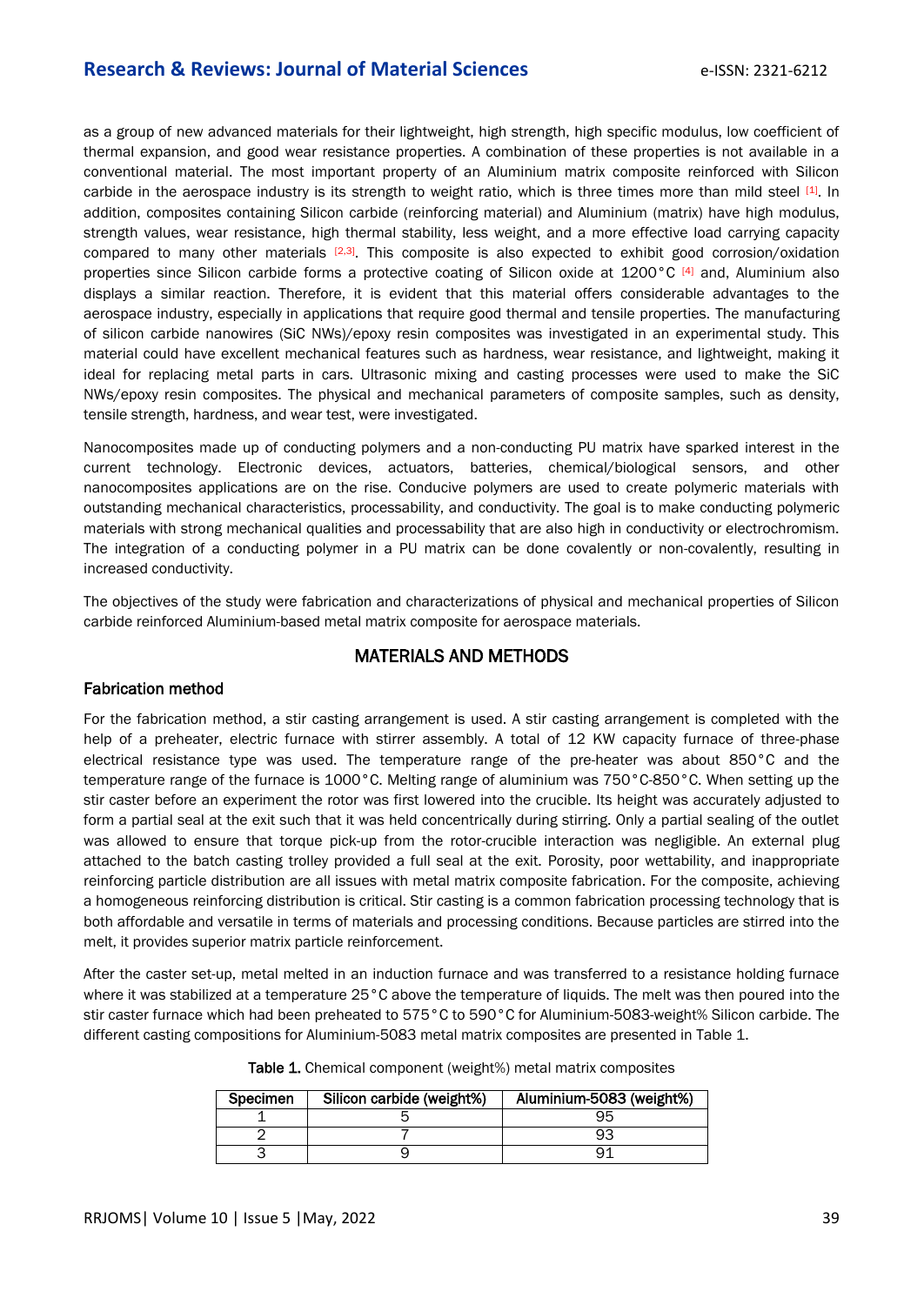#### Stir casting arrangement method

A 12 KW capacity furnace of three-phase electrical resistance type was used. The temperature range of the preheater was about 850°C. The temperature range of the furnace was 1000°C. Melting range of Aluminium: 750°C-850°C.

#### Characterizations of metal matrix composite

Hardness: Hardness was evaluated through the ASTM E18-03 Rockwell hardness tester with hardness scale B.

Tensile strength: The computer interfaced INSTRON Universal Testing Machine (UTM) was used for the tensile strength testing. The ASTM E8 standard was used for the testing. The hydraulic pressurized system was used for loading the specimens. The load reading at the yield point and the broken point was noted down. The elongation was measured by the extensometer. The load-deflection curve was also obtained with the help of a computer attached to the machine.

Young's modulus: It is a measure of the ability of a material to withstand changes in length when under lengthwise tension or compression. It measures the resistance of a material to elastic (recoverable) deformation under load. A stiff material has a high Young's modulus and changes its shape only slightly under elastic loads. A flexible material has a low Young's modulus and changes its shape considerably. For determining the Young's modulus, we used the generic formula which is as per Eq. (1):

Young's modulous=Stress/Strain (1)

# RESULTS

#### **Hardness**

Hardness was increased with the increase of % value of Silicon carbide. Silicon carbide reinforced Aluminium metal matrix composites have higher wear resistance than Al O, reinforced metal matrix composites (Table 2).

| Diameter of ball indicator                                                                                   | <b>SiC 5%</b> | <b>SiC 7%</b> | <b>SiC 9%</b> | Standard aluminium used aerospace materials |  |  |  |
|--------------------------------------------------------------------------------------------------------------|---------------|---------------|---------------|---------------------------------------------|--|--|--|
| 1/16                                                                                                         |               | 78.59         | 85            | 66                                          |  |  |  |
| 1/8                                                                                                          | 74            | 76            | 86            | 63                                          |  |  |  |
| 1/4                                                                                                          | 72            | 81            | 85            | 64                                          |  |  |  |
| <b>*Note:</b> Diameter of ball=lit in. (1.588 mm). Preliminary Test Force=10 kgf (98 N). Additional force=90 |               |               |               |                                             |  |  |  |
| kgf(883 N). SiC: Silicon carbide.                                                                            |               |               |               |                                             |  |  |  |

#### Table 2. Measurements of hardness.

#### Tensile strength

Ultimate tensile strength was increased with the increase of % value of Silicon carbide (Table 3). The ultimate tensile strength was highest for specimen 3 (Silicon carbide 9% and Aluminium-5083 91%; Figure 1).

|                                          |         |                      |                    | Ultimate tensile |                   |
|------------------------------------------|---------|----------------------|--------------------|------------------|-------------------|
| Specimen                                 | SiC wt% | Tensile stress-(MPa) | Tensile strain (%) | strength (MPa)   | Breaking load(KN) |
|                                          | 5%      | 266.75               | 3.35%              | 275              | 3.39              |
|                                          | 7%      | 275.58               | 4.58%              | 287.77           | 3.52              |
|                                          | 9%      | 286.56               | 5.56%              | 296.96           | 1.63              |
| *Note: SiC: Silicon carbide, wt: weight. |         |                      |                    |                  |                   |

#### Table 3. Result of tensile test.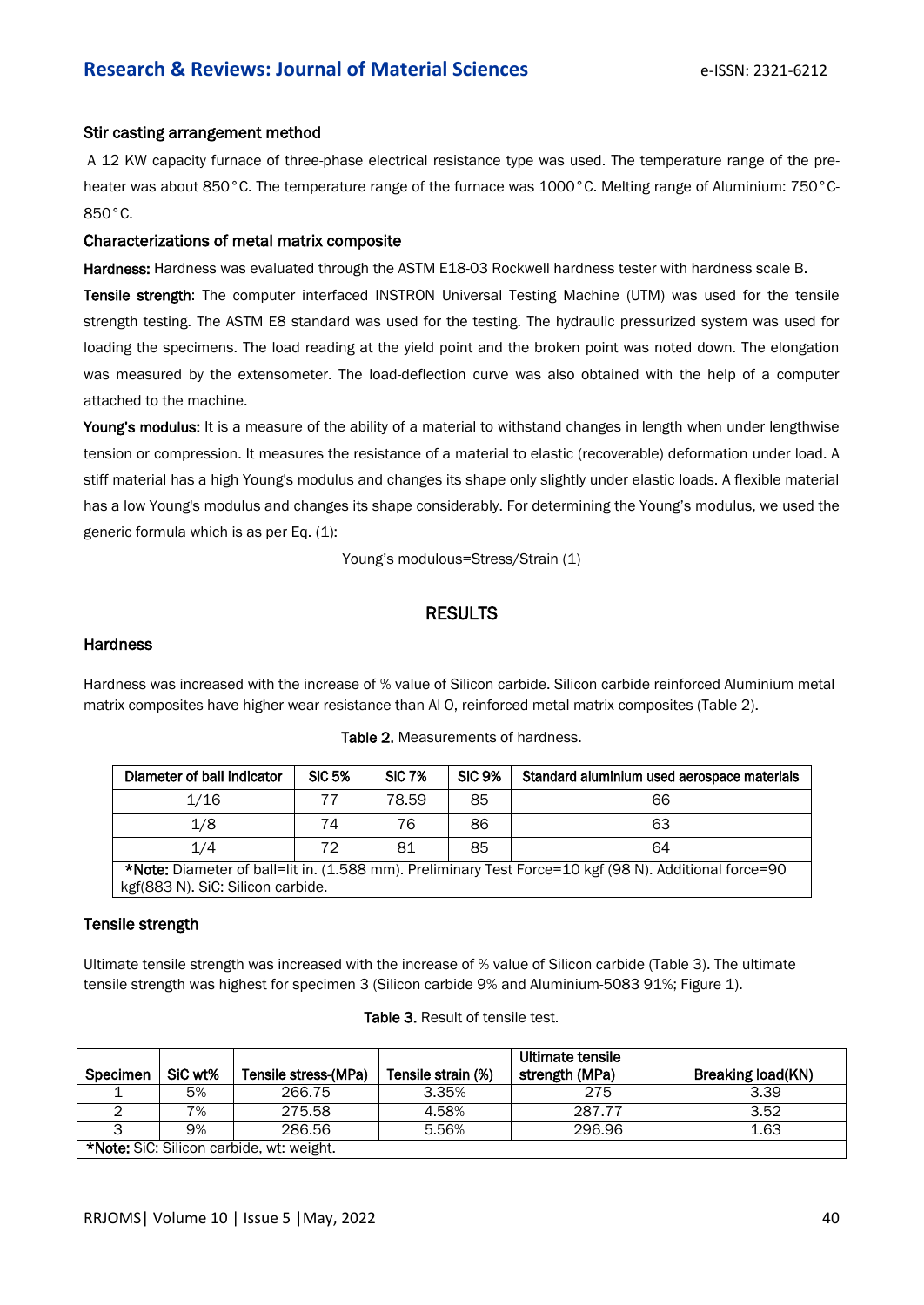# **Research & Reviews: Journal of Material Sciences Example 1880: 2321-6212**

Figure 1. The comparison of the ultimate strength between the specimens. Note: siC: Silicon carbide, wt: Weight.



### Young's modulus

Young's modulus of elasticity was also highest for specimen 3 (Silicon carbide 9% and Aluminium-5083 91%). That means the specimen which was reinforced with the highest Silicon carbide weight% had high tensile strength and stiffness. The Stress versus Strain relation for each specimen is shown in Figures 2-4, respectively.

Figure 2. The stress versus the strain relation for specimen 1 (silicon earbide 5 weights% and aluminium-5083 95



Figure 3. The stress versus the strain relation for specimen 2 (silicon carbide 7 weights% and aluminium-5083 93 weights%).

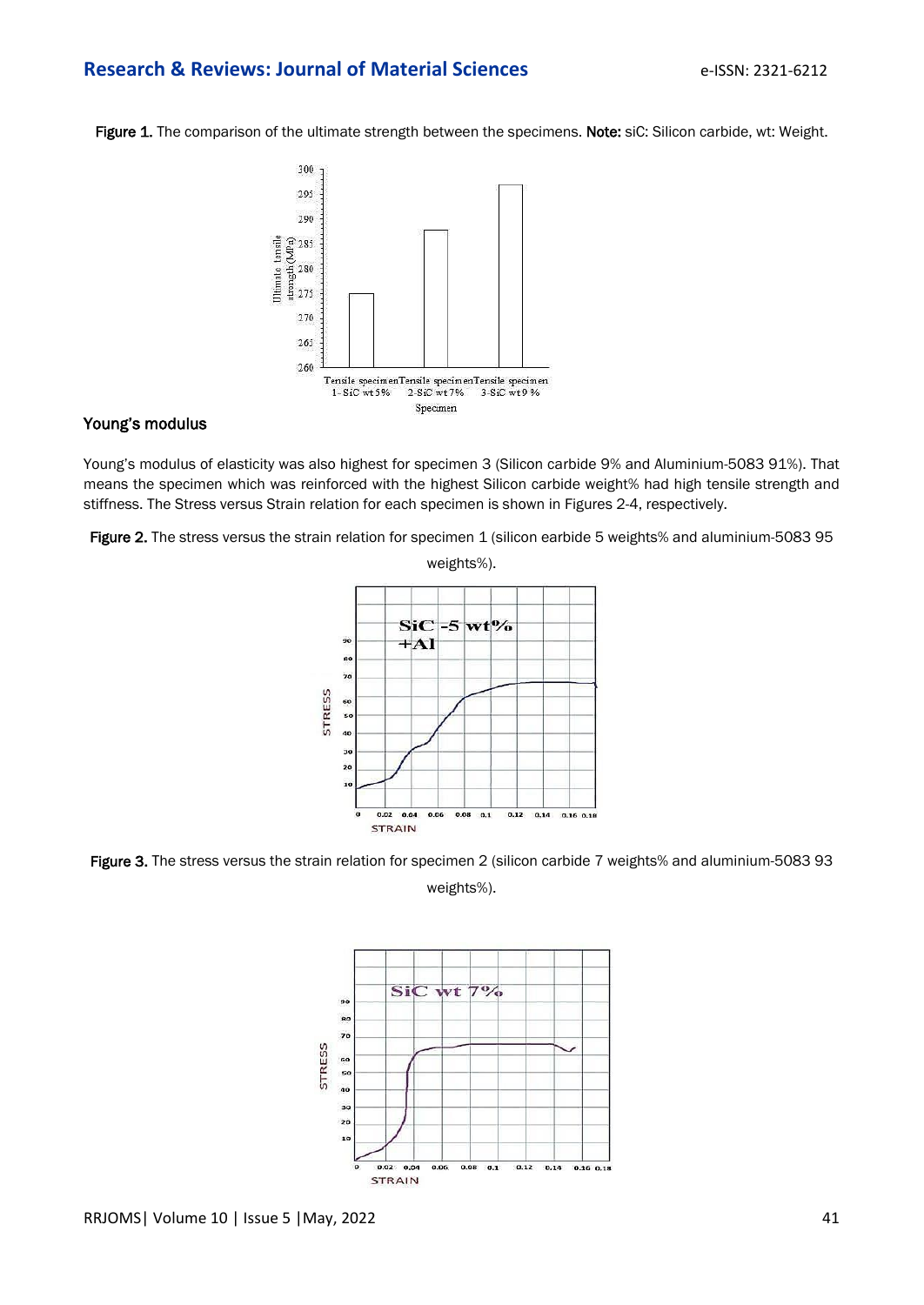# **Research & Reviews: Journal of Material Sciences Example 1880: 2321-6212**







# **DISCUSSION**

The current study makes a few recommendations regarding the use of Aluminium Silicon carbide metal matrix composites. However, it is felt that Aluminium Silicon carbide metal matrix composites look promising as materials for fuselage skins in high-performance aircraft. The main reason for its consideration was its high strength-to-weight ratio and good tensile properties. According to current literature [5], the tensile strength of pure Aluminium IS 13,000 S1 (89.6 N/mm2), which IS lower than the value of Aluminium Silicon carbide metal matrix composites, from most of the studies, for 9% Silicon carbide, from our findings we calculated the value at 286.56 N/mm2. Aluminium Silicon carbide's better strength weight ratio makes it a more efficient choice for aerospace usage <sup>[6]</sup>.

In addition, these metal matrix composites also offer good corrosion/wear resistance and thermal stability (which becomes important in supersonic applications). Nevertheless, it must be noted that data for other critical properties such as fatigue and fracture toughness were not available. Therefore, before any concrete predictions regarding its applications are made, effort must be taken to determine these as well <a>[7,8]</a>.

#### **CONCLUSION**

Although several fabrication methods have been discussed by Chou, et al. Stir casting is recommended as the most viable process because of its simplicity and its ability to produce large quantities. Another advantage of this method is that, in principle, it allows a conventional metal processing route to be used, hence reducing the final cost of the product. Uniform distribution of the reinforced material is challenging but stir casting made it easier to produce composites with uniform distribution. According to mechanical properties, Aluminium Silicon carbide metal matrix composites are a more efficient choice for aerospace usage.

#### **REFERENCES**

- 1. Devi NC, et al. Mechanical characterization of aluminium silicon carbide composite. Int J Appl Eng Res. 2011;1:793-799.
- 2. Arsenault RJ. The strengthening of aluminum alloy 6061 by fiber and platelet silicon carbide. Mater Sci Eng 1984;64:171-181.
- 3. Dave M, et al. Composite material-aluminium silicon alloy: A Review. Indian J Res. 2013;2:148-150.
- 4. Boopathi MM, et al. [Evaluation of mechanical properties of aluminium Alloy 2024 reinforced with silicon](https://d1wqtxts1xzle7.cloudfront.net/50585481/ajassp.2013.219.229-with-cover-page-v2.pdf?Expires=1651840619&Signature=b2HHUohot0QMm5irLQvEo~cJQwobkQnI3hV61aX1t4KLq5opotd5e4mWX5D5uZew0wVxyQySpylbnWX8arMqwwAMmNsHhdcww77vvaxT4e93t~WRk3s9AUHxj-~rwL~KgwN~delUiHj7-hqiU1~VUItPeHkpzV0ZoTdMns3LyS4WUgq1b37pcEyg4AvewR~W17AZwuBT~IODdnKursBDOOBpvJXGROkdfHPZHegC4-eZ4IIlSxCt5vzKqDarhRhhOMA6AxYZ1CV8Hv7AesHw0FeslfXKS69cFxQx5wwNquP6C3D2681eGNQLhEi~6bBolp8mShJlBYTEnPk7KDcaPA__&Key-Pair-Id=APKAJLOHF5GGSLRBV4ZA)  [carbide and fly ash hybrid metal matrix composites.](https://d1wqtxts1xzle7.cloudfront.net/50585481/ajassp.2013.219.229-with-cover-page-v2.pdf?Expires=1651840619&Signature=b2HHUohot0QMm5irLQvEo~cJQwobkQnI3hV61aX1t4KLq5opotd5e4mWX5D5uZew0wVxyQySpylbnWX8arMqwwAMmNsHhdcww77vvaxT4e93t~WRk3s9AUHxj-~rwL~KgwN~delUiHj7-hqiU1~VUItPeHkpzV0ZoTdMns3LyS4WUgq1b37pcEyg4AvewR~W17AZwuBT~IODdnKursBDOOBpvJXGROkdfHPZHegC4-eZ4IIlSxCt5vzKqDarhRhhOMA6AxYZ1CV8Hv7AesHw0FeslfXKS69cFxQx5wwNquP6C3D2681eGNQLhEi~6bBolp8mShJlBYTEnPk7KDcaPA__&Key-Pair-Id=APKAJLOHF5GGSLRBV4ZA) American J App Sci 2013;10:219-229.
- 5. Avner S. [Introduction to physical metallurgy.](https://sku.ac.ir/Datafiles/BookLibrary/46/Introduction%20to%20Physical%20Metallurgy%20(1974).pdf) 2nd ed., New Delhi: Tata McGraw-Hill. 1997:481-497.
- 6. Chou TW, et al. Fibre-reinforced metal-matrix composites. Composites 1985;16:187-206.